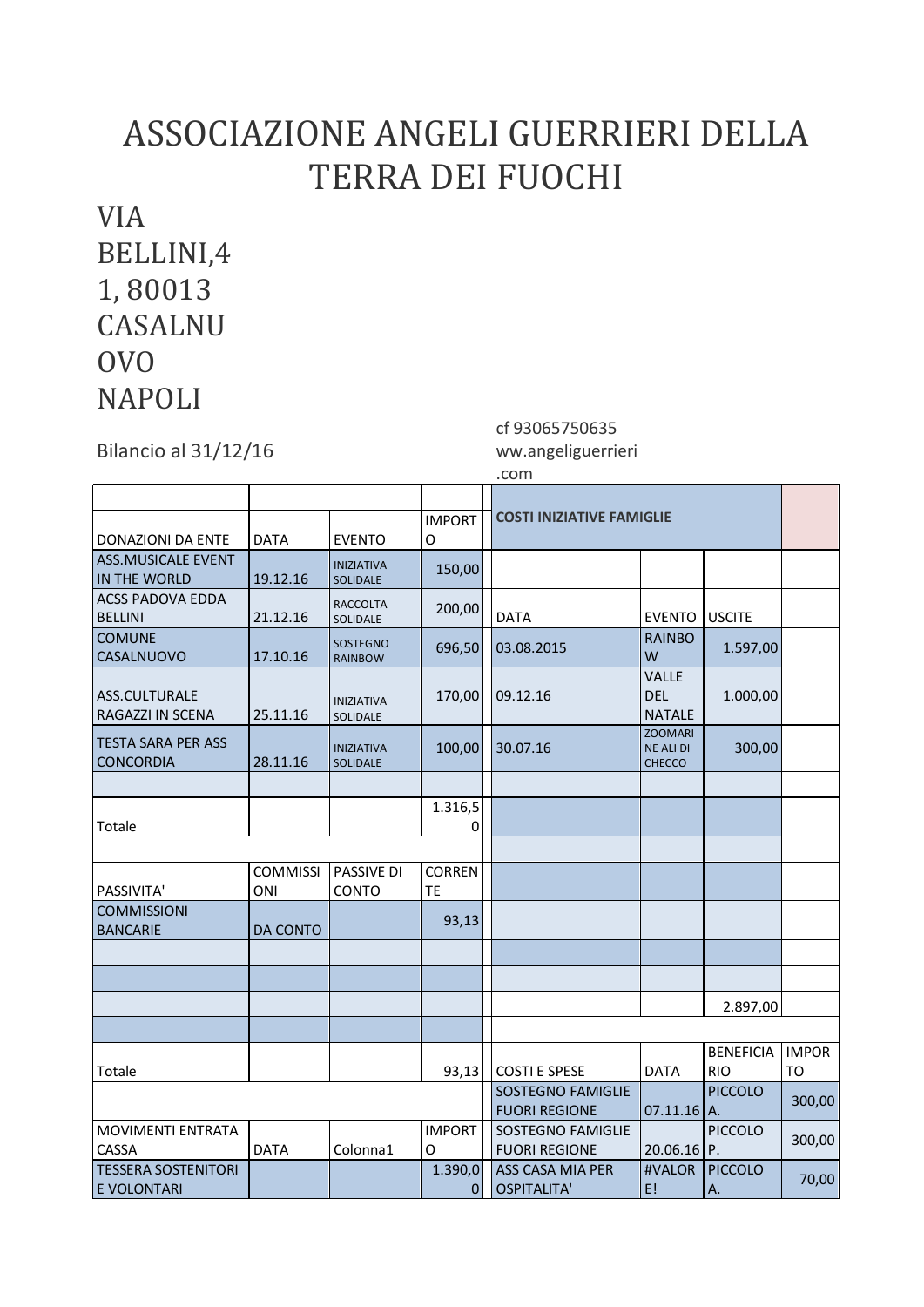| <b>CONTRIBUTI</b><br><b>VOLONTARI</b>             | 05.10.16                          | <b>MANDICO</b><br><b>CLELIA</b>                | 115,00             | SOSTEGNO FAMIGLIA                                               | 07.09.16                   | <b>PICCOLO</b><br>D.              | 100,00                   |
|---------------------------------------------------|-----------------------------------|------------------------------------------------|--------------------|-----------------------------------------------------------------|----------------------------|-----------------------------------|--------------------------|
| <b>COMPAGNIA TEATRALE</b><br>I CHE CHIAGNUTE      | 26.05.16                          | <b>EVENTO</b><br><b>SOLIDALE</b>               | 2.000,0<br>0       | ASS ALI DI CHECCO                                               | $30.06.16$ OF.             | <b>COMPLEANN</b>                  | 50,00                    |
| <b>GAZEBO TORRE</b><br>ANNUNZIATA                 | 24.05.16                          | <b>RACCOLTA</b><br><b>FONDI</b>                | 264,00             | SOSTEGNO FAMIGLIA<br><b>FUORI REGIONE</b>                       | 08.07.16                   | <b>PICCOLO</b><br>D.              | 150,00                   |
| ASS. MASHI                                        | 30.06.2016                        | SOSTEGNO<br><b>INIZIATIVE</b><br>ASS.          | 300,00             | PAGAMENTO POS                                                   |                            | 11.06.16 RAINBOW                  | 72,00                    |
| <b>COMPAGNIA TEATRALE</b><br><b>BELLA MBRIANA</b> | 30.11.16                          | <b>EVENTO</b><br>SOLIDALE                      | 800,00             | PAGAMENTO POS                                                   |                            | <b>BISOGNI</b><br><b>FAMIGLIE</b> | 534,88                   |
| Colonna1                                          | Colonna <sub>2</sub>              | Colonna3                                       | Colonna<br>4       | <b>PRELIEVO</b>                                                 | 04.10.16                   | <b>SOSTEGNO</b><br>PICCOLA T      | 150,00                   |
| <b>INIZIATIVA CESTO</b><br><b>BUONO</b>           |                                   | <b>DA</b><br><b>SOGGETTI</b><br><b>DIVERSI</b> | 1126,00            | <b>PRELIEVO</b>                                                 |                            | <b>RAINBOW</b><br>PULMAN          | 400,00                   |
| <b>MERCATINO NATALE</b>                           | 22.12.16                          | <b>RACCOLTA</b><br><b>FONDI</b>                | 23,80              |                                                                 |                            |                                   |                          |
| PRELIEVI BANCOMAT                                 | <b>TOTALI</b>                     | <b>ESIGENZE</b><br><b>VARIE</b>                | 550,00             |                                                                 |                            |                                   |                          |
| AUTOFINANZIAMENTO<br><b>VOLONTARI RAINBOW</b>     | 10.06.16                          | <b>SOGGETTI</b><br><b>DIVERSI</b>              | 916,00             |                                                                 |                            |                                   |                          |
| <b>TOTALE ENTRATE</b>                             | <b>TOTALI</b>                     |                                                | 7.484,8<br>0       |                                                                 |                            |                                   |                          |
| MOVIMENTI USCITA<br>CASSA                         | <b>DATA</b>                       | Colonna1                                       | <b>IMPORT</b><br>O |                                                                 |                            |                                   |                          |
| PULMAN RAINBOW                                    | 10.06.16                          | <b>INIZIATIVA</b><br><b>FAMIGLIE</b>           | 1210,00            |                                                                 |                            |                                   |                          |
| <b>ASSICURAZIONE SOCI E</b><br><b>VOLONTARI</b>   | <b>ANNO</b><br>2016               | <b>SARA</b><br><b>ASSICURAZIONI</b>            | 360,00             |                                                                 |                            |                                   |                          |
| <b>STAMPAE</b><br>CANCELLERIA                     | <b>ANNO</b><br>2016               | <b>VARIE</b>                                   | 132,80             | Colonna1                                                        | Colonna<br>2               | Colonna3                          | Colonn<br>a <sub>4</sub> |
| <b>MACCHINA CAFFE'</b><br>PAUSILLIPON             | 27.04.16                          | DONO TMO                                       | 150,00             | <b>SALDO</b>                                                    |                            |                                   |                          |
| DONI DI NATALE                                    | 12.16                             | <b>DESIDERI</b><br><b>GUERRIERI</b>            | 599,50             | <b>COME DA ESTRATTO</b><br><b>CONTO AL</b>                      | 31.12.1<br>$6\phantom{1}6$ | 4757,37                           |                          |
| <b>EVENTI ASSOCIAZIONE</b>                        |                                   | MINERALOGRA<br><b>MMA LANCIO</b>               | 200,00             |                                                                 |                            |                                   |                          |
| PAGAMENTO FATTURA<br><b>CESTI</b>                 | 27.12.16                          | <b>INIZIATIVA</b><br><b>CESTO BUONO</b>        | 1111,00            | <b>SALDO CASSA COME</b><br><b>DA LIBRO NOTA</b><br><b>CASSA</b> | <b>AL</b><br>31/12/1<br>6  | 313.30                            |                          |
| <b>VERSAMENTI DA</b><br>CASSA                     |                                   |                                                | 2660,00            |                                                                 |                            |                                   |                          |
| <b>BISOGNI FAMIGLIE</b>                           | <b>ANNO</b><br>2016               | <b>FAMIGLIE</b><br><b>SEGUITE</b>              | 746,20             |                                                                 |                            |                                   |                          |
| Totale                                            |                                   |                                                | 7169,50            | Colonna1                                                        | Colonna<br>2               | Colonna3                          | Colonn<br>a <sub>4</sub> |
|                                                   |                                   |                                                |                    |                                                                 |                            |                                   |                          |
| MOVIMENTI DA<br><b>CONTO CORRENTE</b>             | Colonna1                          | Colonna <sub>2</sub>                           | Colonna<br>3       |                                                                 |                            |                                   |                          |
| <b>DONAZIONI</b><br><b>VOLONTARIE</b>             | <b>SOGGETTI</b><br><b>DIVERSI</b> |                                                | 5.005,0<br>0       |                                                                 |                            |                                   |                          |
| DIFFERENZA POSTAPAY<br>PROVVISORIAZACCARI         | SOMMA                             |                                                |                    |                                                                 |                            |                                   |                          |